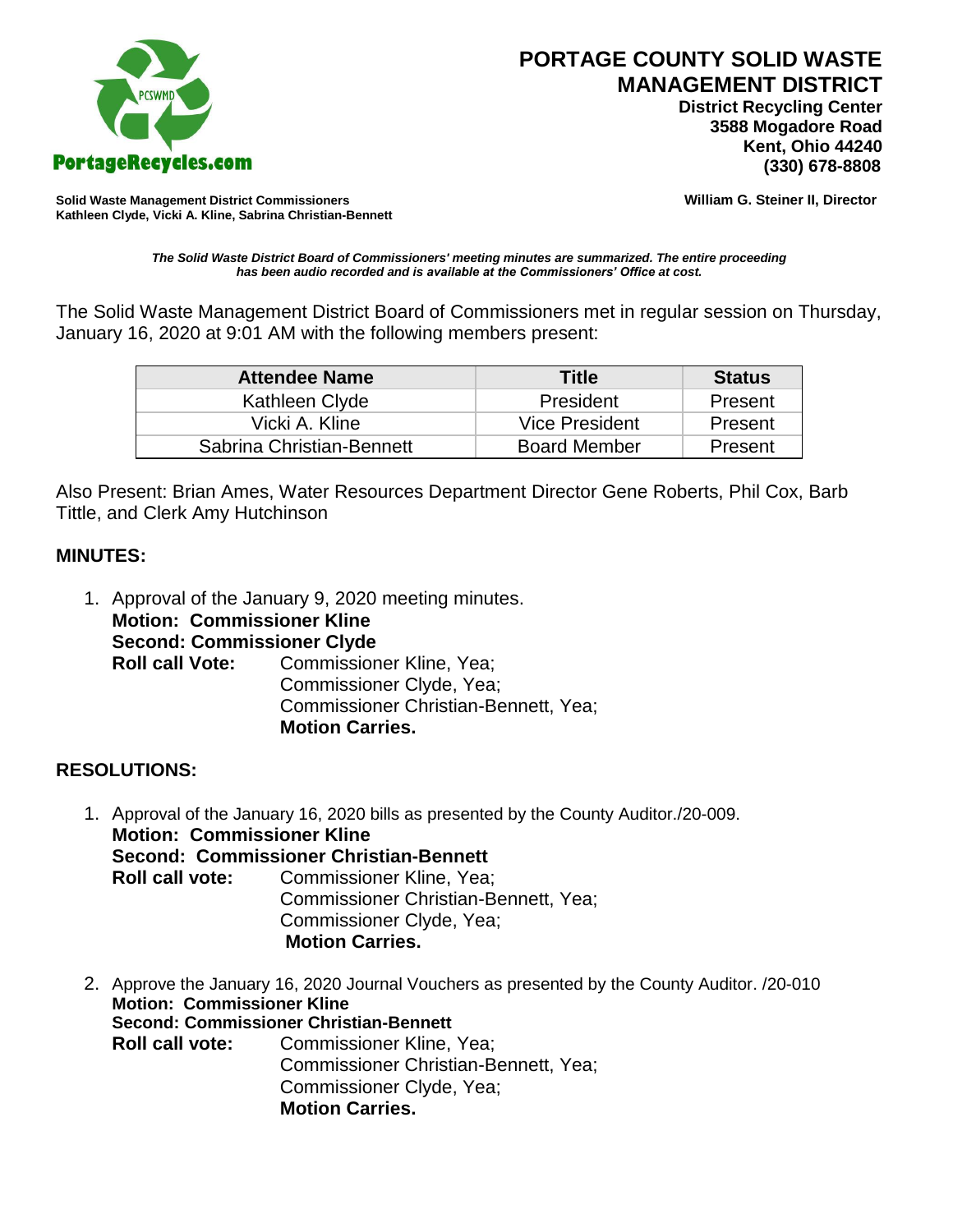3. Approve the January 16, 2020 Then & Now certification as presented by the County Auditor. /20-011

| <b>Motion: Commissioner Kline</b> |                                                                                                                                               |
|-----------------------------------|-----------------------------------------------------------------------------------------------------------------------------------------------|
|                                   | <b>Second: Commissioner Christian-Bennett</b>                                                                                                 |
|                                   | <b>Roll call vote:</b> Commissioner Kline, Yea;<br>Commissioner Christian-Bennett, Yea;<br>Commissioner Clyde, Yea;<br><b>Motion Carries.</b> |

# **RESOLUTION NO. 20-009 - RE: BILLS APPROVED AND CERTIFIED TO THE PORTAGE COUNTY AUDITOR FOR PAYMENT.**

It was moved by Vicki A. Kline, seconded by Sabrina Christian-Bennett that the following resolution be adopted:

- **RESOLVED,** that the bills were approved and certified to the County Auditor for payment, contingent upon the review of the Portage County Board of Commissioners, Department of Budget and Financial Management, Department of Internal Services or other designee on January 16, 2020 in the total payment amount of **\$58,079.91 for Funds 8300-8399** as set forth in the Accounts Payable Warrant Report on file in the office of the Portage County Auditor; and be it further
- **RESOLVED,** that the District Board of Commissioners finds and determines that all formal actions of this Board concerning and relating to the adoption of this resolution were taken in an open meeting of this Board and that all deliberations of this Board that resulted in those formal actions were in meeting open to the public in compliance with the law including Section 121.22 of the Ohio Revised Code.

Roll call vote as follows:

Kathleen Clyde, Yea; Vicki A. Kline, Yea; Sabrina Christian-Bennett, Yea;

## **RESOLUTION NO. 20-010**

This resolution was inadvertently omitted. This is for numbering purposes only.

## **RESOLUTION NO. 20-011 - RE: ACCEPTANCE OF THEN AND NOW CERTIFICATIONS FOR PAYMENT.**

It was moved by Vicki A. Kline, seconded by Sabrina Christian-Bennett that the following resolution be adopted:

**WHEREAS,** Ohio Revised Code Section 5705.41 (D)(1) authorizes the expenditure of moneys, provided a certificate of the County Auditor is supplied stating that there